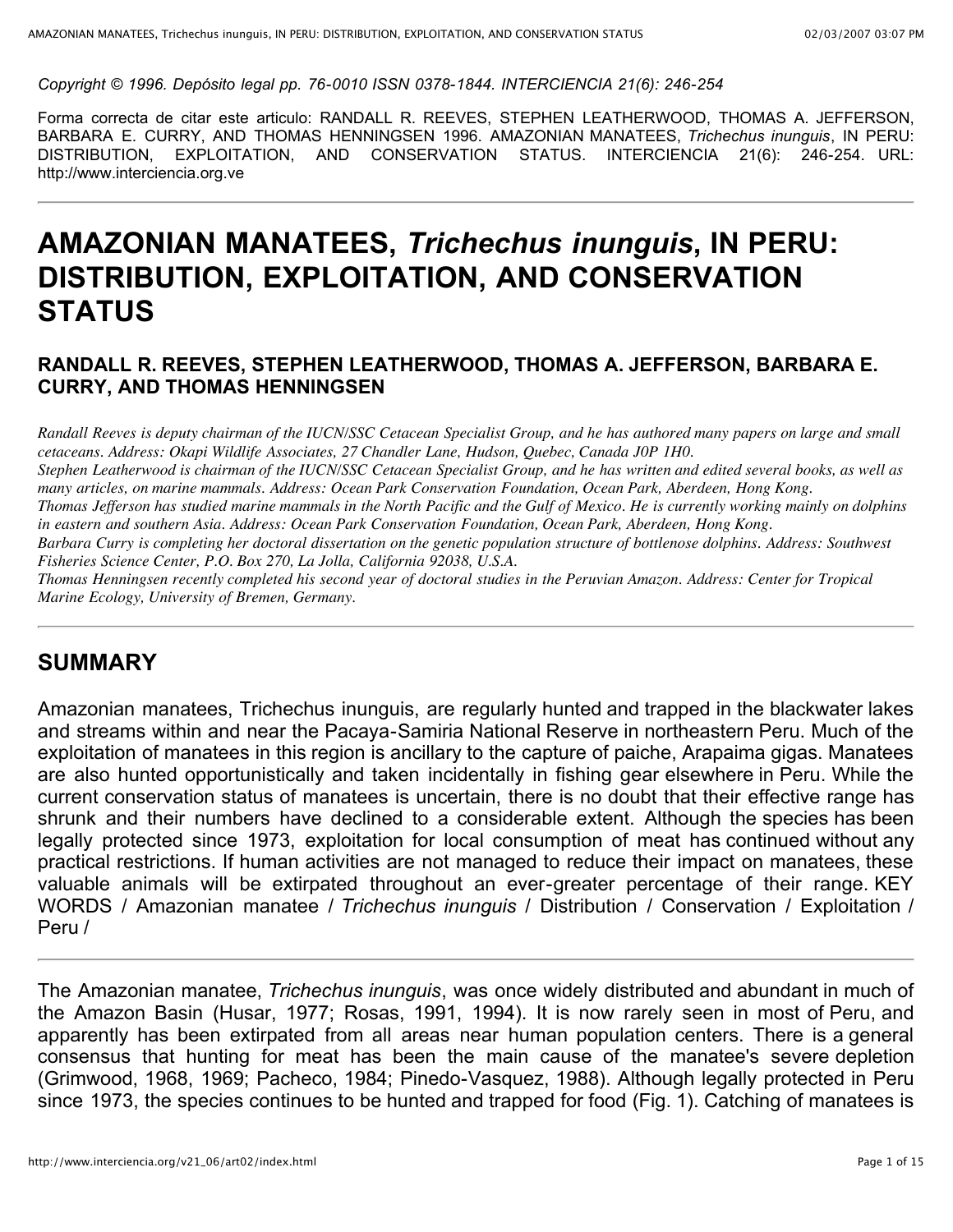often ancillary to the catching of paiche, *Arapaima gigas*, a large osteoglossid fish known in Brazil as pirarucú.



Figure 1. A female manatee brought ashore for butchering at San Martín, Tipishca de Samiria, near the Samiria-Marañón confluence, 21 March **1994. Photos: Geiner Icomena.**

In Peru, the 2,080,000 ha Pacaya-Samiria National Reserve (hereafter, the Reserve), where human population density is low and the flooded-forest biome relatively undisturbed, has been cited as an area where a relatively secure population of Amazonian manatees survives (Grimwood, 1969; COREPASA, 1986; Pulido, 1991). Manatees were said to be 'especially abundant' during the 1970s in a small blackwater stream, the Yanayacu Santa Elena, deep inside the Reserve (Neville *et al*., 1976; also see Timm *et al*., 1986). An estimate of 0.2-0.4 manatees km-1 was suggested for the middle Pacaya River in the early 1990s (Bayley *et al*., 1992). Our recent studies of river dolphins - the boto, *Inia geofftensis*, and the tucuxi, *Sotalia fluviatilis* - in the Reserve provided us the opportunity to investigate the recent distribution, exploitation, and conservation status of manatees in the Rio Samiria system and other areas of Peru.

### **Methods**

We made 17 one-to-two week expeditions to Peru between 1991 and 1995 as leaders of trips sponsored and organized by Oceanic Society Expeditions, San Francisco, California, USA. In addition, Henningsen spent five months in the Peruvian Amazon between October 1994 and May 1995 engaged in doctoral field research. All of our expeditions began in Iquitos and covered portions of the rivers Amazon, Marañón, Ucayali, and Tigre and their associated blackwater river and lake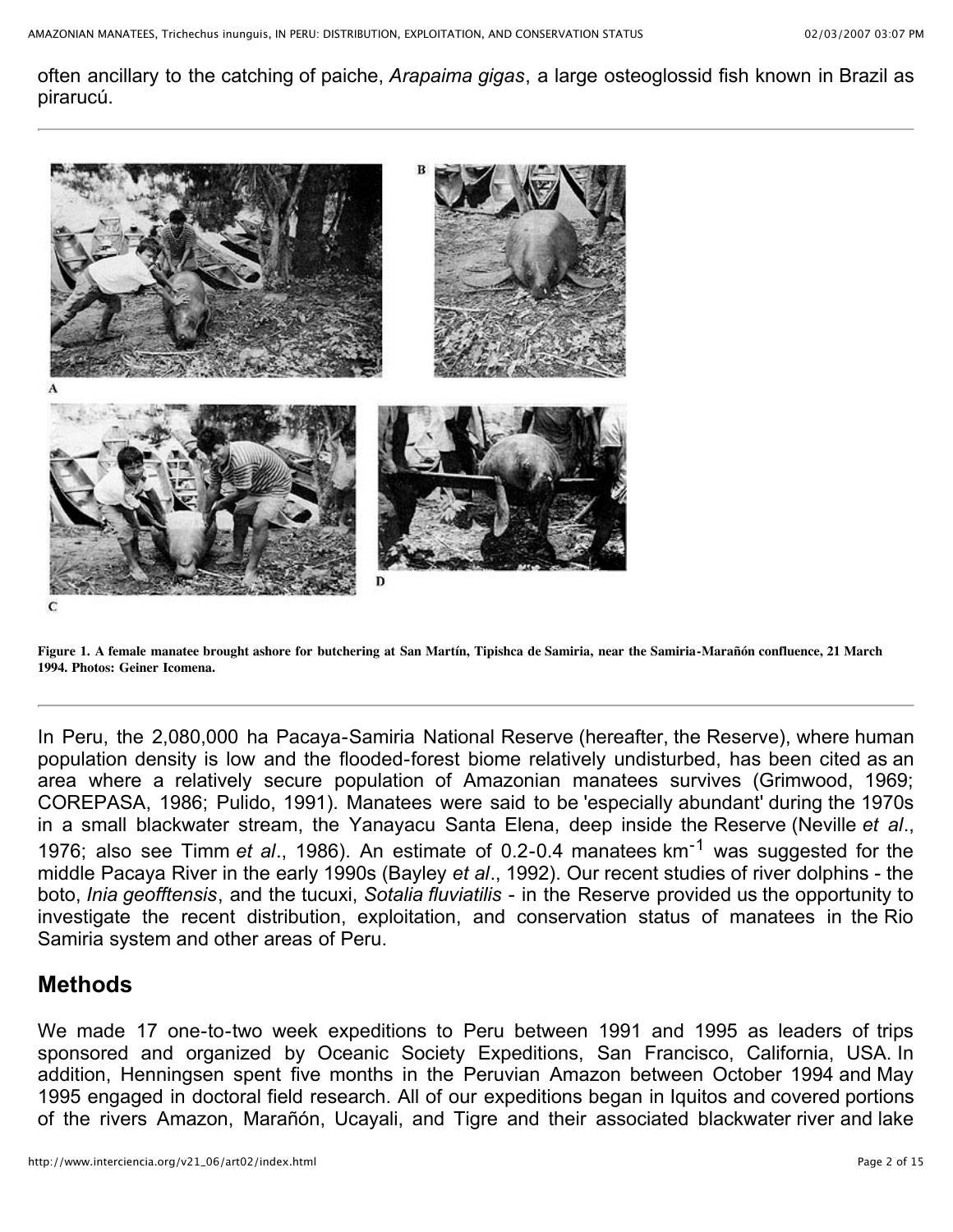systems (Fig. 2). Multi-decked, shallow-draft riverboats powered by inboard diesel engines served as our bases of operation. Outboard-powered skiffs were often used for excursions into narrow channels, lakes and, occasionally, the flooded forest.



Figure 2. Study area in Peru (redrawn from Peru HIDRONAV-5100 chart). Bars perpendicular to river axes indicate upstream limits of authors' surveys. Dots indicate positions of live manatee sightings (Table II); closed squares indicate positions where caught or killed specimens (including bones) were observed; open squares indicate positions of hearsay records; asterisks indicate sites where drop traps (see Fig. 3) were observed. **Numbers in circles refer to the following locations:**

| 1 San Juan de Yanayacu        | 11 Pithecia Guard Station    |
|-------------------------------|------------------------------|
| 2 Ungurahui                   | 12 Santa Elena Guard Station |
| 3 Tipishca de Chambira        | 13 Yanayacu Santa Elena      |
| 4 Tipishca de Samiria         | 14 Hamburgo                  |
| 5 Rio Alfaro                  | 15 Pasto Cocha               |
| 6 Nauta Caño                  | 16 Río Inglés                |
| 7 Yanayacu-Pucate             | 17 Bolívar                   |
| 8 Leonzio Prada Guard Station | 18 San Martín                |
| 9 Tacshacocha Guard Station   | 19 Nuevo Arica               |
| 10 Ungurahui Guard Station    |                              |
|                               |                              |

The primary objectives of our research in the Peruvian Amazon were related to dolphin research, so data on manatees were collected as a secondary activity. Because manatees fall within our scientific specialty of studying marine and aquatic mammals, however, we were consistently vigilant for them while searching for or watching dolphins. Apart from observing manatees and their habitats, we routinely questioned local people and park rangers about the occurrence and exploitation of these animals. Whenever possible, we examined and photographed tangible evidence of manatees and manatee hunting or trapping. Skulls and other bones were collected from refuse piles or acquired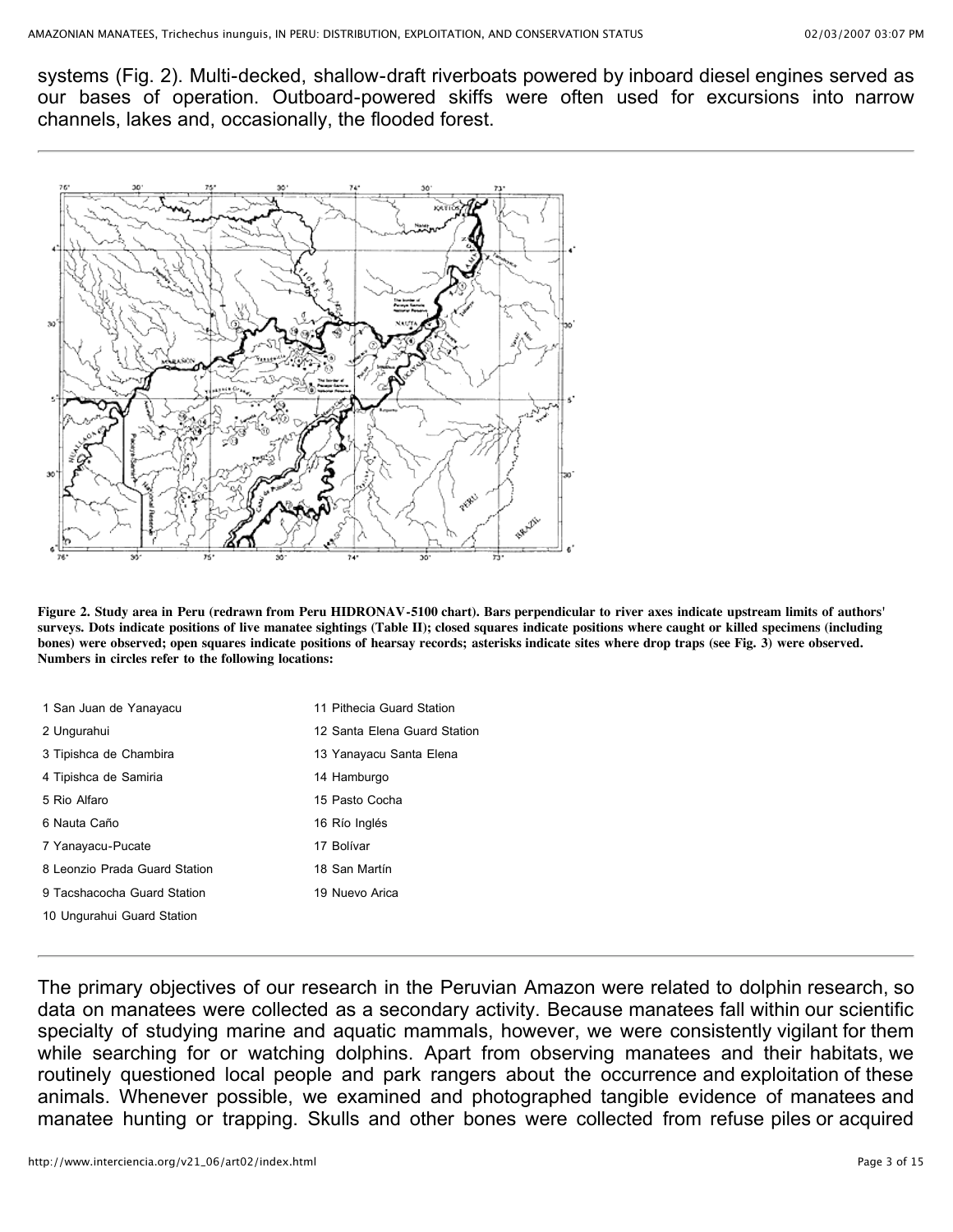from local residents.

### **Results**

### *Past Exploitation*

Commercial exploitation of manatees on a scale comparable to that in the Brazilian Amazon (Smith, 1980-81; Domning, 1982; Beg, 1984) is not known to have occurred in Peru. However, Grimwood (1969) referred to an occasion in 1958 when two traders were found to be in possession of 10 000 kg of dried manatee meat, obtained from the Rio Putumayo system in far northern Peru. Grimwood estimated that this amount of meat would have required the killing of some 220 average-sized adult manatees. Timm *et al*. (1986) described commercial manatee hunting near the Ecuador-Peru border as recently as the mid 1980s.

Manatees have been legally protected under Peruvian law since 1973, and no catch statistics have been officially collected (Luis Moya Ibáñez, pers. comm., 30 July 1993). Under Supreme Decree 934- 73-AG, the hunting and commercial use of most rain-forest animals, including manatees, is prohibited. This decree includes an explicit exemption allowing certain species, but not the manatee, to be hunted by rural people for food. Although the decree has had a noticeable impact on the animal export trade, it has not been enforced against hunting for food (see Neville *et al*., 1976; Padoch, 1988; Pinedo-Vasquez, 1988; Bodmer, 1994). Another decree issued in 1979 makes the selling of any wild animal meat illegal in cities with more than 3000 inhabitants, yet the meat of many rainforest animals is sold openly at markets in Iquitos, a city of more than 350 000 residents, and other smaller cities such as Nauta and Requena.

#### **Present-day Hunting Methods**

Meat hunting for manatees continues in areas where sufficient numbers are available to make it worth the effort. Two principal methods are used in the areas that we have visited: hand harpoons and set traps. Many Indians and ribereños (settlers of diverse origins) hunt paiche with long-shafted harpoons tied to wooden floats. Although some of these hunters also take manatees opportunistically, most manatee hunting seems to be done by a small percentage of the fishermen. It is a specialized skill, requiring an ability to find the animals and to exercise great patience in waiting for them to surface within throwing range (<15 m; ca 6 m may be an optimal distance - Timm *et al*., 1986).

'Drop traps' are set across narrow waterways, usually secondary streams or constrictions in the main channels of larger rivers and lakes (Fig. 3). Apparently these traps are intended primarily to catch paiche, but they take any large animal that approaches closely enough. The traps are constructed as follows: Poles are driven into the mud bottom at close intervals to form a fence. Crosspieces and lacing are often used to tie the fence posts together for strength and stability. The fence is interrupted at one point by two taller poles supporting a crossbeam. The opening between these two poles is wide enough to admit a large paiche. Within the opening is a trigger, consisting of two flexible, vertical trigger poles, notched above water level. The harpoon shaft is a heavy timber, sharpened at the lower end so that it fits snugly into the cone-shaped socket of a metal harpoon head. To arm the trap, the hunter draws a line attached to the unsharpened end of the harpoon shaft over the crossbeam and sets it by placing the ends of a small wooden crosspiece attached to the line into the notches in the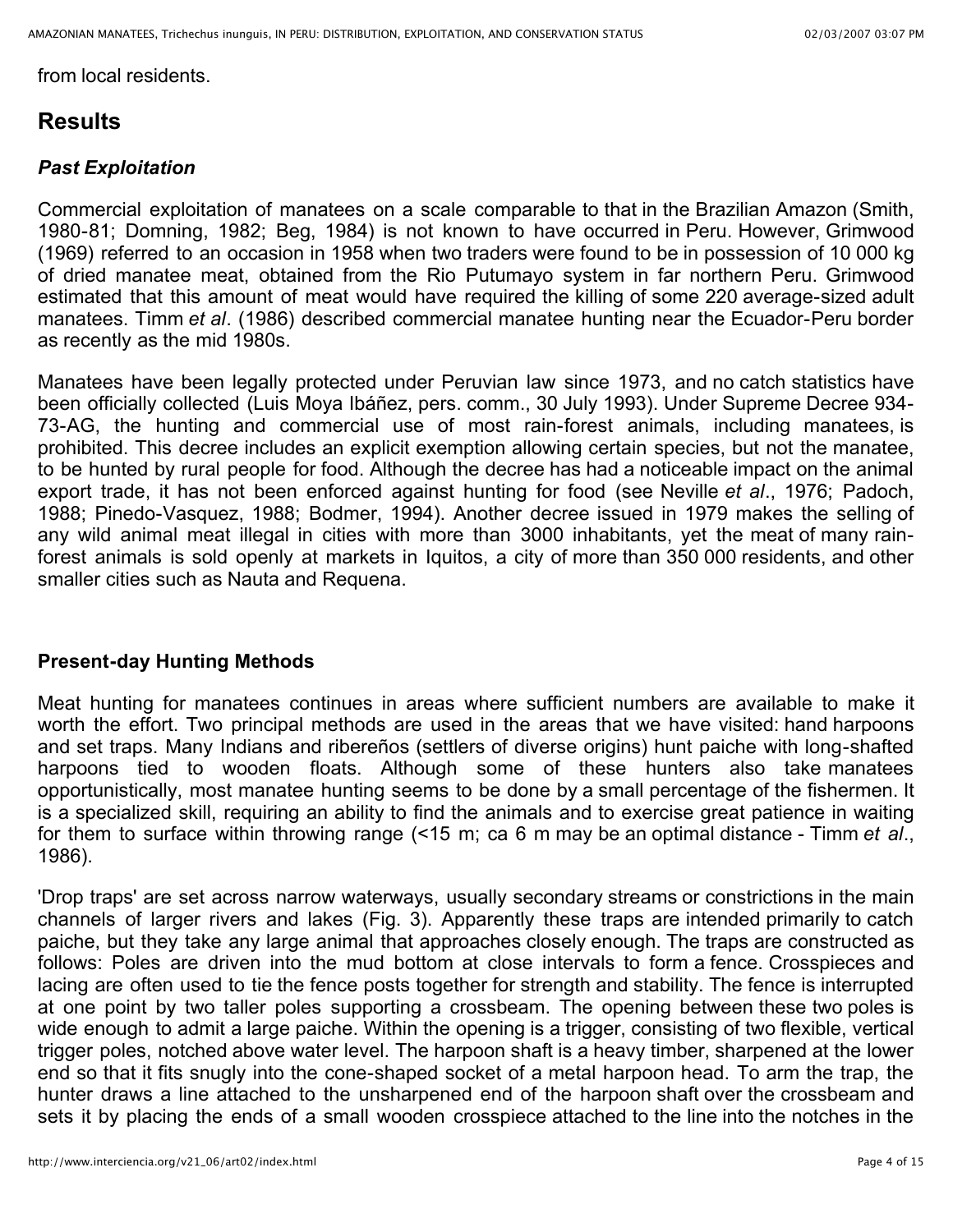trigger poles. The harpoon head, which is detachable, is then tied to a suitable anchor, such as a tree, to prevent the captured animal from escaping. When an animal enters the trap, its head or body spreads the trigger poles, thereby releasing the crosspiece and causing the harpoon to fall. The principle and detailed structure of the Peruvian traps are remarkably similar to those of traps used to capture West African manatees *Trichechus senegalensis* in Sierra Leone (Reeves *et al*., 1988).



Figure 3. Drop traps set in the entrance of Lago Sapota, San Juan de Yanayacu, April 1991 (A) and in a small tributary of Tipishca de Samiria, **August 1993(B). Photos: S. Leatherwood.**

Manatees are also caught in gillnets set principally for fish (Neville *et al*., 1976; Bayley *et al*., 1992).

#### **Products**

The main incentive for hunting and trapping manatees is clearly to obtain meat (Fig. 4). A large (~50 kg) chunk of salted meat, a pile of blubber, and a pan of oil from a manatee killed three days previously were seen at San Martín on 6 July 1993. About 25 kg of salted, sun-dried manatee meat was available for sale in San Martín at 3 soles/kg (\$US 1.35/kg) on 2 March 1995. It was from an animal killed a few days earlier by a hunter from neighboring Nuevo Arica. The seller told us that manatee meat commanded the same price in Nauta.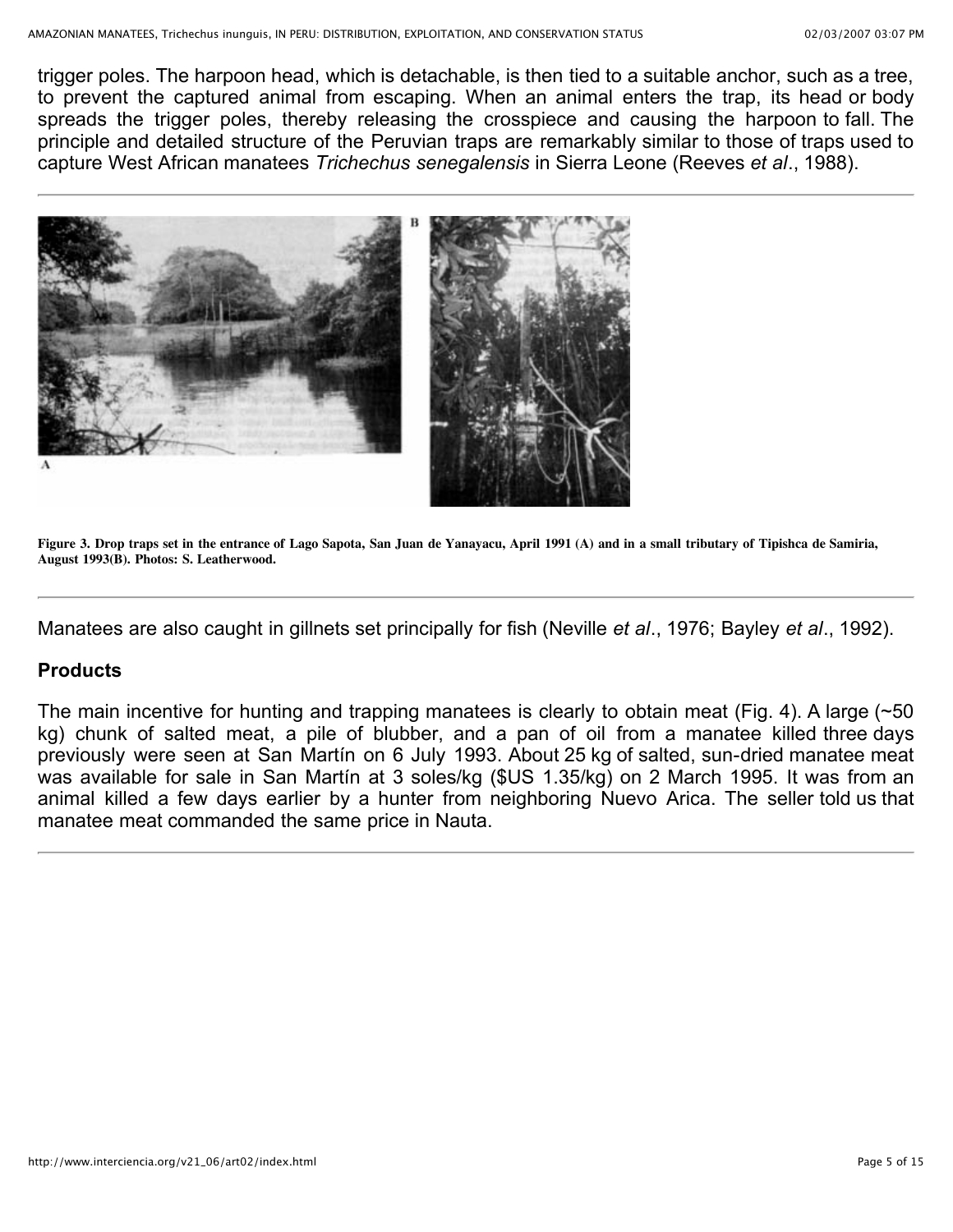

Figure 4 Manatees being butchered at San Martín, Tipishca de Samiria (A-C; female, 21 March 1994) and St. Helena, Rio Tapiche (D-E; see Fig. 5). **Photos: Geiner Icomena (A-C; see Fig. 1) and T. Henningsen (see Fig. 5).**

Parts of butchered manatees, discarded in the area of Tipishca de Samiria, were observed on two occasions: some skin and adhering blubber in the forest in June 1993 and a pectoral flipper floating in the lake in July 1993. Henningsen observed in April 1995 that the entire skin and blubber of two manatees butchered at St. Helena, far up the Rio Tapiche, were discarded. Manatee skin and bones apparently are not used for medicinal or therapeutic purposes, as they were in other parts of Amazonia as recently as the 1970s (cf. Domning, 1981). Some manatee oil (manteca) may be used for cooking. A Peruvian naturalist mentioned seeing a whip made of manatee skin in the Napo drainage of northern Peru about 30 years ago (Beder Chavez, pers. comm., 28 March 1993).

#### **Effort and Magnitude of Catch**

Some fishermen claimed that manatees are usually hunted at night, whereas others told us that they are just as likely to be seen and hunted during daytime. Our few observations (see Table II, below)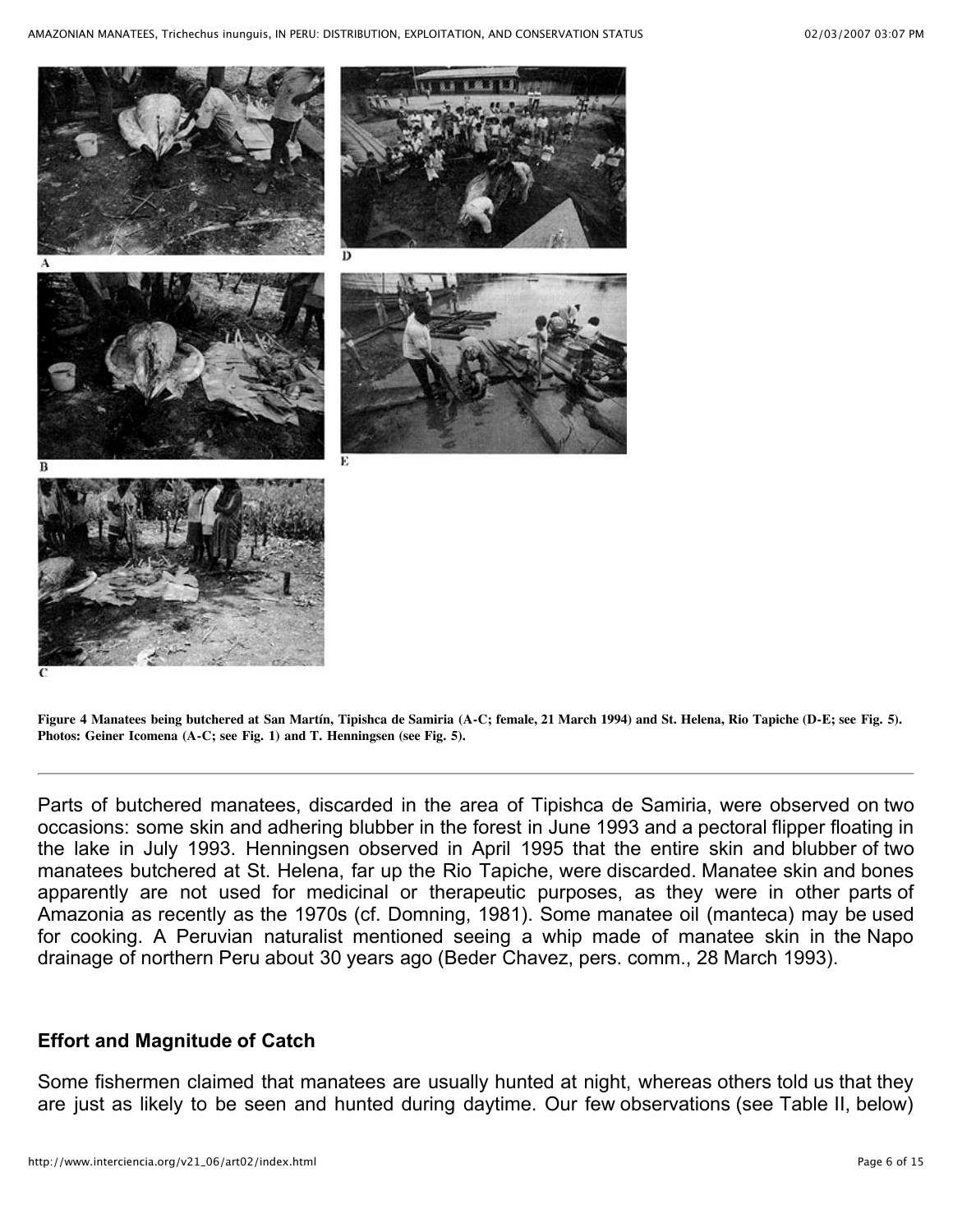were made during daylight hours, but we did not spend more than a few hours in directed searches for manatees during the night.

Manatees are probably easiest to find and harpoon during the low water season when they are forced to concentrate in areas of sufficient water depth and food availability (Best 1981, 1983). This is probably also true of paiche and other fish, so it should not necessarily be assumed that the relative amount of effort devoted to manatee hunting increases during this season (locally, paiche meat is about twice as expensive as manatee meat). The drop traps used to capture paiche and manatees can be completely submerged during high water and fully exposed during the dry season (when they are more likely to capture terrestrial and semi-aquatic animals such as deer, rodents, or caimans). These traps are said to be most effective during the period from January to May or June, when the water level is rising and the manatees are following constricted channels to reach good feeding areas.

In the two villages on the banks of Tipishca de Samiria, San Martín and Nuevo Arica, some manatees are taken every year. In 1993 at least three men in Nuevo Arica and six in San Martín hunted manatees. These numbers apparently did not take account of all the people living in houses scattered along the lake and river banks outside the villages. The six hunters from San Martín reported taking a total of seven manatees in Tipishca de Samiria during 1992 and one during the first seven months of 1993 (interview, 27 July 1993; but see below). Five were killed by these hunters between December 1993 and July 1994 (interview, 21 July 1994).

One hunter at Tipishca de Samiria claimed that he usually took 1-3 manatees per year (interview, 28 March 1993). He showed us ribs and a scapula from two animals killed near Ungurahui in 1992. The daughter of another hunter told us that her family had eaten parts of eight manatees during the preceding year (interview at Tipishca de Samiria, 28 March 1993) She showed us the mandibles of a large one that had been caught in a nearby lake on 20 March 1993. This animal was still alive when delivered to her home, where it was killed and consumed within three days. The school teacher at Bolívar told us in 1992 that approximately one manatee was taken in the region (including Bolívar, San Martín, Nuevo Arica, and environs) per week. A man (Hunter A) interviewed at Bolívar had taken a manatee the previous week (interview, 29 June 1992). He showed us a piece of rib and the partial cranium (total length 28.5 cm, width 15 cm) of this animal, as well as the scapula of one killed several months earlier. Another man (Hunter B) at San Martín had taken his last one approximately a month previously (interview, 2 July 1992). Hunter A claimed to have killed a total of only five manatees in his lifetime. Another San Martín hunter (Hunter C) reported that he had taken five manatees during the two years preceding our interview (6 July 1993). A manatee was delivered at San Martín in early April 1993 (interview, 13 April 1993). Also, a large female was taken in the Yanaquillo, a blackwater affluent of Tipishca de Samiria, in early July 1993 (interviews, 6 and 20 July 1993). These separate accounts of two manatees taken by San Martín hunters contradict the statement that only one was taken there during the first seven months of 1993 (see above). Such inconsistencies demonstrate the softness of this kind of recall data. We obtained tissue samples for molecular genetic analyses from 11 manatees, including seven delivered by hunters or trappers at San Martín between 24 March and 10 June 1995 (Table I).

#### **TABLE I MANATEES FROM WHICH TISSUE SAMPLES HAVE BEEN OBTAINED FOR MOLECULAR GENETIC ANALYSES; ALL FROM RIO SAMIRIA SYSTEM EXCEPT AS NOTED**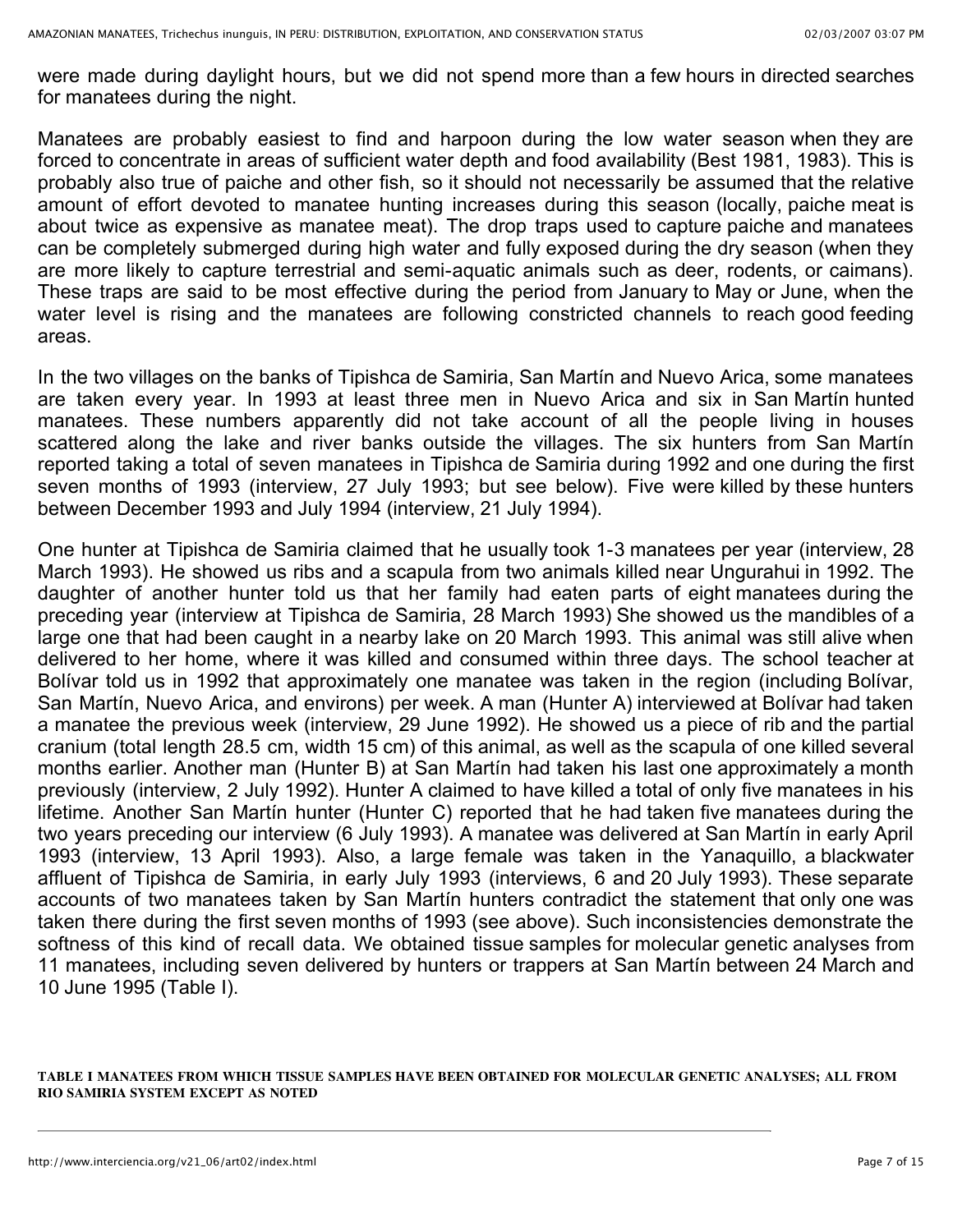| Date          | Location                     | Sex    | Est. length (cm) |
|---------------|------------------------------|--------|------------------|
| 21 March 1994 | Tipishca de Samiria          | Female |                  |
| 2 March 1995  | Yanayaquillo Creek           |        |                  |
| 24 March 1995 | Posa de Pintal               | Female | 250              |
| 25 March 1995 | Huisto Cocha                 | Male   | 200              |
| 26 March 1995 | Rio Samiria                  | Male   | 210              |
| 28 March 1995 | Posa de Pintal               | Male   | 180              |
| 5 April 1995  | Huarapapa Cocha              | Male   | 250              |
| 17 April 1995 | Near St. Helena, Rio Tapiche | Male   |                  |
| 17 April 1995 | Near St. Helena, Rio Tapiche | Male   |                  |
| 2 May 1995    | Huisto Cocha                 | Female | Large            |
| 10 June 1995  | Posa de Pintal               | Male   | 250              |

The rangers at the Santa Elena guard station, in the middle of the Reserve, offered us bones from manatees that had been killed in nearby Yanayacu Santa Elena. They reported seeing manatees often near the station, especially at the low water season, and that they killed one occasionally for food (interview, 10 April 1993). A cranium (total length 20.7 cm) found near Tacshacocha guard station was from a manatee killed by the rangers there on 18 March 1993 (interview, 25 March 1993).

These scattered bits of information suggest that, in a typical year, at least a few tens of manatees are killed in the Rio Samiria system. More are killed in surrounding areas both within and outside the Reserve (Fig. 5; Anonymous, 1993; see below). If a meaningful estimate of the manatee harvest in the Peruvian Amazon is to be obtained, a much more systematic and sustained approach to collecting the data will clearly be necessary.



Figure 5. Two manatees harpooned in the Rio Tapiche near St. Helena, 16 April 1995, being towed to the village for butchering. Photo: T. **Henningsen.**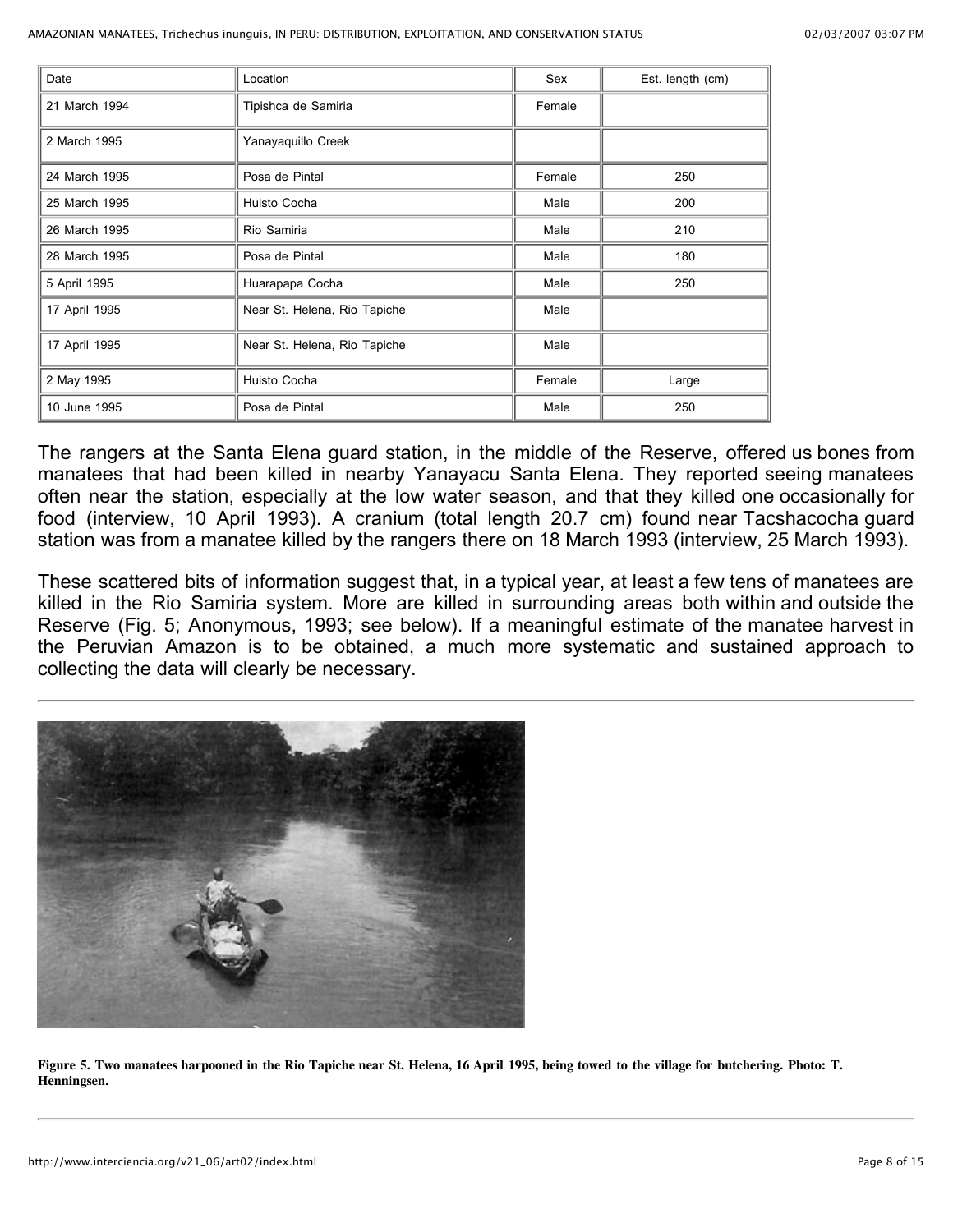### *Observations of Living Manatees*

Collectively, we observed live manatees on only eight occasions (Table II, Fig. 2). Most of the sightings have been opportunistic and unexpected; it usually was not possible to carry out a prolonged, focused watch to verify or supplement initial observations. The records in Table II do not include the surface swirls, observed fairly often, that could have indicated manatees, but also may have been caused by reptiles, fish, otters, or diving birds. We sighing by a local crew member was included only because we were satisfied, after thorough questioning, that the observation was reliable.

#### **TABLE II SIGHTINGS OF LIVE MANATEES**

| Date          | Location                                                                       | Comments                                                                                                            |
|---------------|--------------------------------------------------------------------------------|---------------------------------------------------------------------------------------------------------------------|
| 5 July 1992   | Rio Samiria(4°48'S, 74° 15'W)                                                  | Midriver, moving downstream.                                                                                        |
| 6 April 1993  | Yanayacu Grande, 100 in from the Samiria confluence                            | Large, at edge of flooded forest, headed downstream.                                                                |
| 9 April 1993  | Rio Samiria, at entrance to Pasto Cocha                                        | Moving from sidestream into main river (seen by crew of<br>riverboat).                                              |
| 6 July 1993   | Tipishca de Samiria                                                            | Head and part of back seen; animal "dropped" straight down and<br>did not reappear during 22 min of quiet watching. |
| 23 July 1993  | Rio Samiria(4°57'S, 74°31'W)                                                   | Large, resting at surface downstream of tree snag; startled, dived.                                                 |
| 30 May 1994   | Rio Inglés(English River)                                                      | After I hr silent watching, a brown muzzle was seen (see text).                                                     |
| 18 Nov. 1994  | Rio Alfaro, a Pacaya sidestream                                                | Near where the river had been blocked by floating vegetation for<br>the last 8 yr.                                  |
| 25 March 1995 | Samiria (5°03'S, 74°32'W), 2 km downriver of<br>Rio<br>Ungurahui guard station | Two animals drifting in current during heavy rain.                                                                  |
| 27 March 1995 | Rio Ungurahui, a Samiria sidestream                                            | One, possibly 2, animals surfaced through floating vegetation,<br>muzzle and back seen.                             |

#### *Manatee Distribution*

Husar (1977) stated that the Amazonian manatee had been recorded in Peru from the Napo, Tigre Marañón (upstream to the Pastaza junction), Samiria, Pacaya, Ucayali, Huallaga, and Purus drainages. Her main source was Grimwood's (1969) monograph. Reference to the species presence in the Rio Purus and the blackwater lakes between the Purus and Madeira systems, however, was based on a personal communication from Diana Magor, who studied manatees in the 'Central Amazon' during the mid 1970s (see Magor *et al*., 1977). Inclusion of the Rio Tigre in Husar's list apparently was based on an unpublished document circulated by the International Union for the Conservation of Nature, which she had not seen. We have no direct evidence that manatees inhabit the Tigre, and we doubt that the mainstem of this large clearwater river would offer much suitable manatee habitat, although its blackwater tributaries and associated lakes may. Pulido (1991) seems to have simply repeated Husar's (1977) general description of the species' distribution in Peru. Mármol (1995) listed the Pastaza, Nanay, Orosa, Yavari, Yaguas, and Putumayo as additional river systems where manatees occur in Peru. In the Ucayali system, manatees recently were reported to be present in the Bajo Puinahua (at Manco Cápac; and Urarinas) and at Iricahua (Anonymous, 1993).

Our observations confirm that manatees are still present in the Samiria, Yanayacu Grande, Pacaya,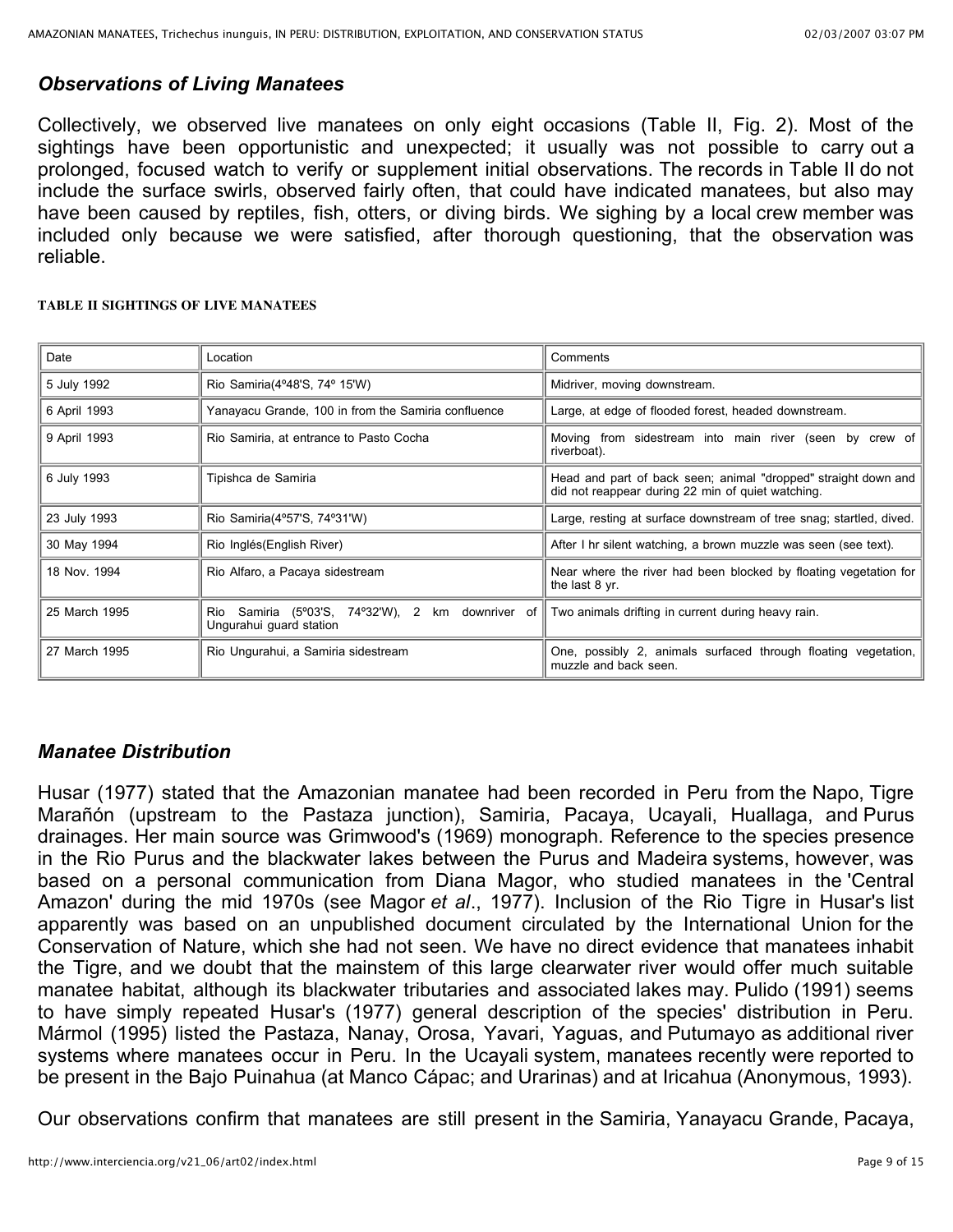and Tapiche systems. They also have been reported from various other blackwater affluents of the Marañón and Amazon during the past decade. According to local hunters, manatees are present and hunted in Tipishca de Chambira and the Rio Chambira (interviews, 25-27 July 1994) and in Me Yanayacu branch of the Yanayacu-Pucate (Anonymous, 1993). The skull of a small manatee killed in the Nauta Caño in March 1993 was offered to us for sale at Nauta in April that year, and another manatee was maintained alive in a small quarry pond at Nauta for several months in 1991. Fishermen report seeing manatees in the Nauta Caño occasionally. A small manatee was taken in a fishing net in Maringo Cocha, a small Yarapa tributary, in 1989 or 1990 (Paul Beaver, pas. comm., 31 July 1993), and a sighting reportedly was made in the Yarapa during the high water season of 1991 (José Luis Valles P., pers. comm., 31 July 1993). A manatee was said to have been killed in a gillnet in the San Juan de Yanayacu sometime in 1993 (Fernando Ahuanari Caño, pers. comm., July 1994). Manatees apparently are present in the Tamshiyacu-Tahuayo Communal Reserve, bounded by the rivers Tamshiyacu, Tahuayo, and Yavari Mid (Bodmer, 1994).

Two small manatees were being held alive in a pool near the Rio Atacuari, along the Peru-Colombia border, during 1991-92. These animals were shown regularly to riverboat tourists (Alfredo Chávez, pers. comm., June 1994). A live newborn manatee (70 cm total length; unhealed umbilicus) was confiscated by authorities in Iquitos on 8 May 1995. The fisherman who was trying to sell the animal claimed that it had been caught in a fishing net in Quebrada Yanashi, an Amazon affluent approximately 80 km downriver from Iquitos. Efforts organized by Henningsen and Reeves to feed and care for the infant were unsuccessful, and it died in late May.

### **Discussion**

#### *Relative Abundance and Problems of Detection*

Mármol (1995) estimated that a few thousand manatees survive in Peru, but it is impossible, on the evidence presently available, to make a rigorous estimate for any area. The animals are simply too cryptic and inaccessible (Rosas, 1994).

Most of our observations of manatees were in the mainstems of narrow, slow-flowing rivers, but the most favorable habitats for manatee foraging are probably lakes, oxbows, and lagoons (Husar, 1977). Because our main searching effort was directed at dolphins, rather than manatees, we spent less time in the placid, heavily vegetated areas preferred by manatees. This may help explain our paucity of sightings.

Husar (1977) cited 14 minutes as the longest documented submergence for an Amazonian manatee in captivity. Captive Amazonian manatees were observed to make long dives (up to 10 min duration) followed by series of short dives (Gallivan and Best, 1980). A manatee hunter in Ecuador told Timm *et al*. (1986) that, in his experience, manatees came to the surface roughly every 40 minutes. Particularly if they occur in low densities, manatees would probably remain unnoticed by all but very quiet, patient observers. On the one occasion in the present study when a dedicated watch, under ideal conditions, resulted in a sighting (30 May 1994), the manatee's secretive behavior was evident: it simply raised its nostrils above the surface, respired and sank vertically, leaving a scarcely perceptible ripple.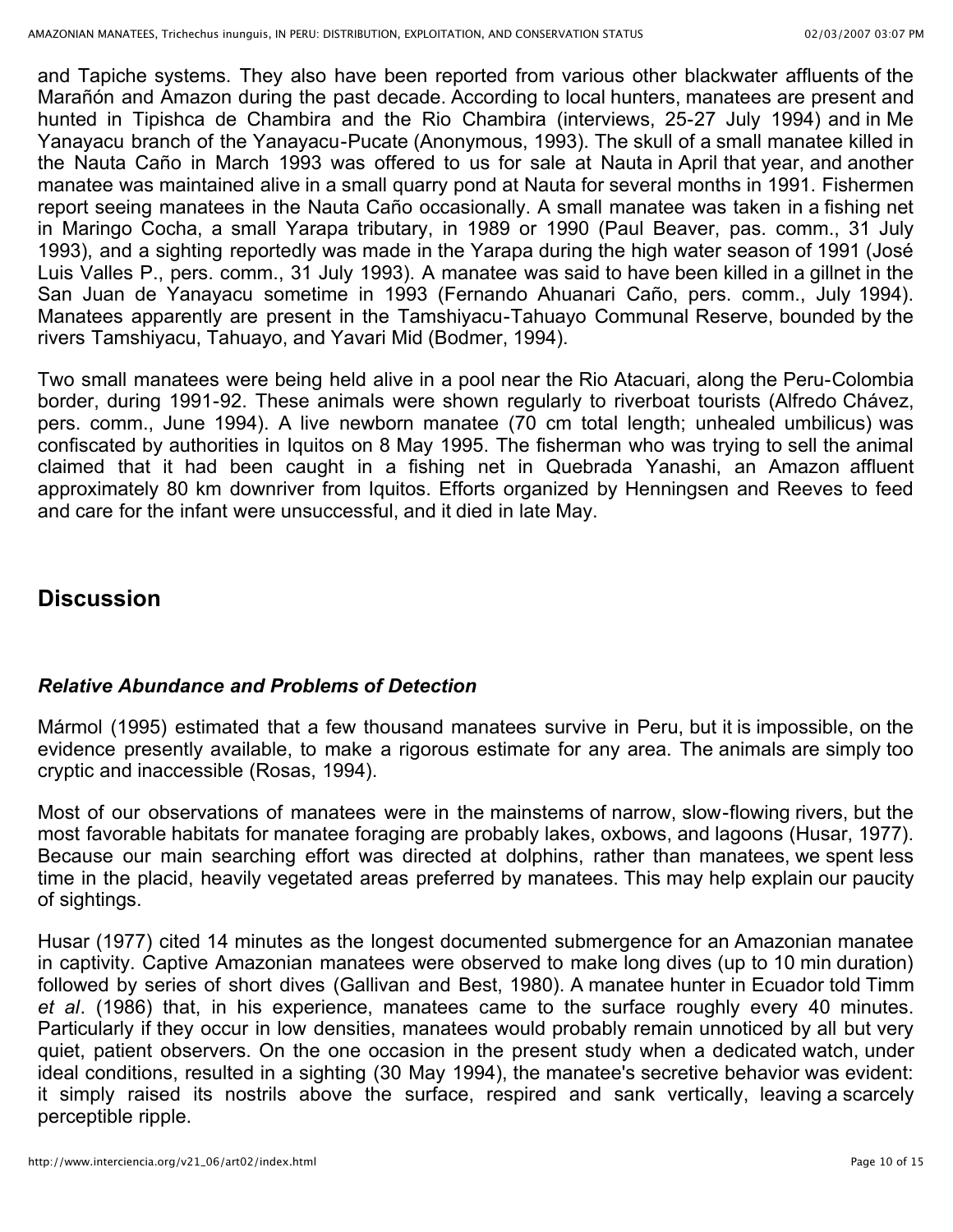Best (1983) referred to the floating feces of manatees as indicative of the animals' presence in a large Brazilian lake. Other authors have claimed that feces and the disturbance of vegetation caused by feeding activities make Amazonian manatees relatively easy to detect (Timm *et al*., 1986; Pulido, 1991; Dunstone, 1993). Although we often searched for feces and browsed plant material, especially in areas with little current but abundant vegetation, we found no such evidence.

Hunters in the settled areas near the mouth of the Rio Samiria consistently reported that manatees were not as abundant in Tipishca de Samiria as in areas deeper inside the Reserve. We suspect that there is sufficient hunting, trapping and fishing activity in this lake to ensure that most manatees entering it are killed. The observation by Neville *et al*. (1976) that the middle Samiria was the biologically richest segment of the river system, particularly in terms of diversity and abundance of primates, seems to hold true for manatee abundance as well.

#### *Habitat Condition*

Before the Reserve was officially recognized in 1972, human settlement was more extensive than it is today (COREPASA, 1986). Now only a few areas have permanent settlements. These include the shoreline of Tipishca de Samiria, the banks of the Samiria downstream of the mouth of Tipishca de Samiria, the small vestigial settlement at Hamburgo, and the active guard stations. The Samiria River system, as a whole, is relatively unaffected by development. There is no large-scale agriculture, timber extraction, or commercial fishing; nor have any dams been constructed. Little evidence remains of the seismographic and other activities related to oil exploration discussed by Neville *et al*. (1976; also see COREPASA, 1986). Oil from the only producing well, far up the Yanayacu Grande, is transported by pipeline to refineries in western Peru. Most of the traffic in the rivers and lakes consists of dugout canoes propelled by hand. The danger of collisions and noise disturbance comes mainly from the powered vessels that are brought to the area occasionally by tour groups or oil and gas companies. From a manatee perspective, habitat throughout most of the Reserve is unspoiled; it provides a generous food base and an enormous interconnected network of waterways. If large, slow-flowing blackwater systems with deep connections to big rivers and abundant macrophytes represent key habitat requirements for Amazonian manatees (Timm *et al*, 1986) then the Samiria portion of the Reserve is a potentially ideal manatee sanctuary. The Nauta Caño and Chambira systems also provide large amounts of similarly unspoiled manatee habitat.

In contrast, the lower RRo Yarapa has been relatively intensively developed through both slash-andburn agriculture and tourism. During the short period of five years that we worked in the area, obvious changes occurred. Powered vessels became increasingly common, and the forest was cleared for cultivation and settlement in many new places. The villages were expanding, and large families lived in stilted houses along the river and its lakes. In view of the rapid proliferation of human activity in the lower Yarapa, it is not surprising that manatees are essentially extirpated there.

### *Conservation Prospects*

Unlike in the Cuyabeno region of Ecuador, where the local Siona were said to practice a self-imposed ban on manatee hunting... because of low manatee populations (Timm *et al*., 1986), there does not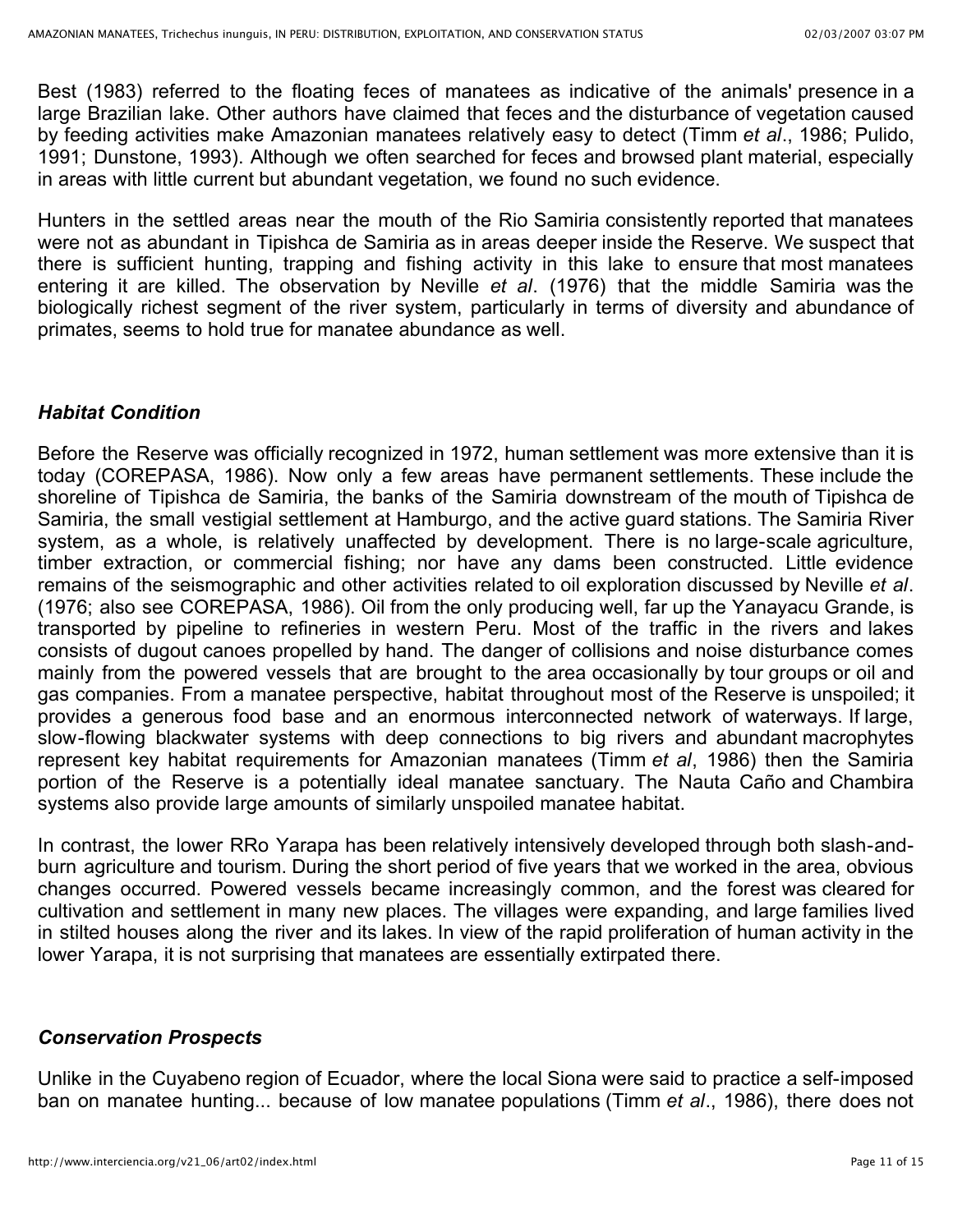appear to be any cultural check on manatee exploitation in Peru. The animals apparently are hunted and trapped wherever they are available.

It was discouraging to discover that some of the people occupying guard stations in the Reserve, and nominally functioning as self-deputized rangers, avidly hunted manatees. In fact, access to game in remote areas was seen as a benefit that came with being a guard. As others have noted (Neville *et* al., 1976), the initial siting of guard posts in the Reserve was influenced by the proximity of good areas for netting paiche (and presumably also manatees). During the political upheaval and economic recession of the early 1990s in Peru, hunting opportunities were often the only form of salary provided to guards. The stations at Tacshacocha and Ungurahui were abandoned for long periods.

It is unrealistic to expect manatees to survive in Peru, or to recover from depletion there, as long as protective laws remain unenforced and human populations in rural areas continue to grow and expand. To date, the core of the Reserve has functioned as a reservoir that supplies fish and game to peripheral areas, where harvesting is intensive.

Many biologists have been disabused of the idea the biodiversity can be preserved, in the strictest sense, while at the same time humans reap economic benefits from the rain West (e.g. see Redford and Sanderson, 1992; Robinson, 1993). Entrepreneurs and politicians nevertheless continue to trumpet the desirability and feasibility of attaining economic development without having to sacrifice biotic diversity and the integrity of ecosystems. The rhetoric of sustainable use is easy to formulate and promote. It is much more difficult to develop and apply concrete measures that ensure the sustainability of resource use. While it may not be possible to construct an argument that the Amazonian manatee is a keystone species, its fertilization effect on phytoplankton production could be quite important, particularly in lentic or lacustrine systems (Best, 1984). The ecological impact of extirpating manatees in a given area is probably not measurable, but their serious depletion or removal undoubtedly brings costs to the environment as a whole, quite apart from loss to rural people of a valuable source of protein.

If manatee exploitation in the Pacaya-Samiria Reserve is to be managed, with the goal of sustainable use, both scientific and political feasibility need to be considered. Even if an appropriate survey of these cryptic animals in their labyrinthine, often inaccessible habitat could be designed and financed on a one-time basis, problems would remain in monitoring the population through time to detect trends, or alternatively estimating sustainable yield. The relatively straightforward task of documenting the catch would require an efficient self-reporting scheme or a logistically daunting patrol network. However formidable the scientific challenges would be, the need would remain for a functioning management regime to regulate the take. This would require both a political will and a suitable infrastructure, neither of which currently exists.

It is difficult to be optimistic about the future of manatees in Peru. Expanding human populations create an ever-growing demand for meat, and manatees will continue to be caught by fishermen and hunters whose most compelling immediate concern is to feed their families. Economic development, including tourism, will continue to bring noise, chemical pollution, indiscriminate fishing methods, motorboats, and artificial changes to the water regime. Without a commitment by governments to maintain reserves as reserves and parks as parks, and a concomitant willingness on the part of local residents to accept legitimate regulations of their activities, the few remaining pockets of manatee abundance in Peru will become depleted and the species will be exterminated from more and more areas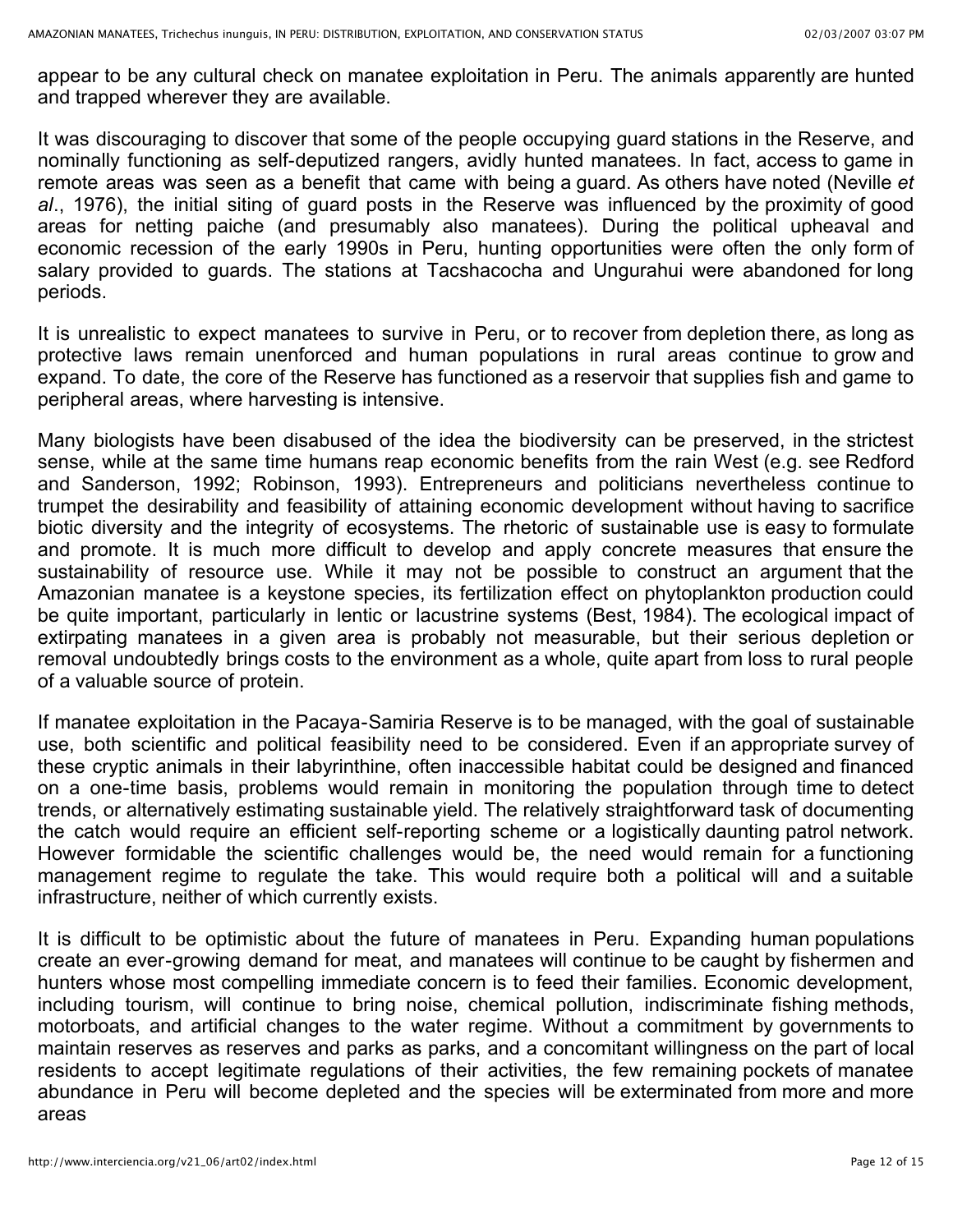## **ACKNOWLEDGMENTS**

We are grateful to Oceanic Society Expeditions (OSE), Artists United for Nature and the German Association of Science (Deutsche Forschungsgemeinschaft) for sponsoring our work in Peru. Paul Wright and the entire staff of Amazon Tours and Cruises in Iquitos have contributed to the work. In particular, we acknowledge Beder Chavez for his patience in serving as our principal guide and interpreter. We also thank Birgit Winning and the participants in OSE's river dolphin project for their assistance and support. Geiner Icomena of San Martín, Peru, was instrumental in providing data, photographs, and tissue samples. His help, and that of other Amazonian residents, is gratefully acknowledged. Robert M. Timm provided several suggestions that improved the manuscript.

# **REFERENCES**

Anonymous (1993): Evaluación del uso y capacidad de la tierra y de los recursos naturales de la Reserva Nacional Pacaya-Samiria. (Primera fase). Final report, 2 vols. Employment and Natural Resources Sustainability Project on Pacaya-Samiria Natural Reserve. Fundación Peruana para la Conservación de la Naturaleza - *Nature Conservancy, Centro de Datos para la Conservación de la Universidad Nacional Agraria 'La Molina' and Instituto de Investigaciones de la Amazonia Peruana, Iquitos.*

Bayley, P. B., P. Vazquez R., F. Ghersi P., P. Soini and M. Pinedo P. (1992): Environmental review of the Pacaya- Samiria National Reserve in Peru and assessment of project (527-0341). Contract report to The Nature Conservancy, Arlington, Virginia, USA

Best, R. C. (1981): Foods and feeding habits of wild and captive Sirenia. *Mammal Rev*., 11, 3-29.

Best, R. C. (1983): Apparent dry-season fasting in Amazonian manatees (Mammalia: Sirenia). *Biotropica* 15 61-64

Best, R. C. (1984): The aquatic mammals and reptiles of the Amazon. In The Amazon: Limnology and Landscape Ecology of a Mighty Tropical River and its Basin, ed. H. Sioli. W. Junk, Dordrecht , Netherlands, pp. 371-412.

Bodmer, R. E. (1994): Managing wildlife with local communities in the Peruvian Amazon: the case of the Reserva Comunal Tamshiyacu-Tahuayo. In *Natural Connections*, ed. D. Western & R. M. Wright. Island Press, pp. 113-134.

COREPASA (1986): Plan Maestro de la Reserva Nacional Pacaya-Samiria. Comité Local de Desarrollo de la Reserva Nacional Pacaya-Samiria, Loreto, Perú.

Domning, D. P. (1981): Distribution and status of manatees *Trichechus* spp. near the mouth of the Amazon River, Brazil. *Biol*. *Conserv*., 19: 85-97.

Domning, D. P. (1982): Commercial exploitation of manatees Trichechus in Brazil c. 1785-1973. *Biol*.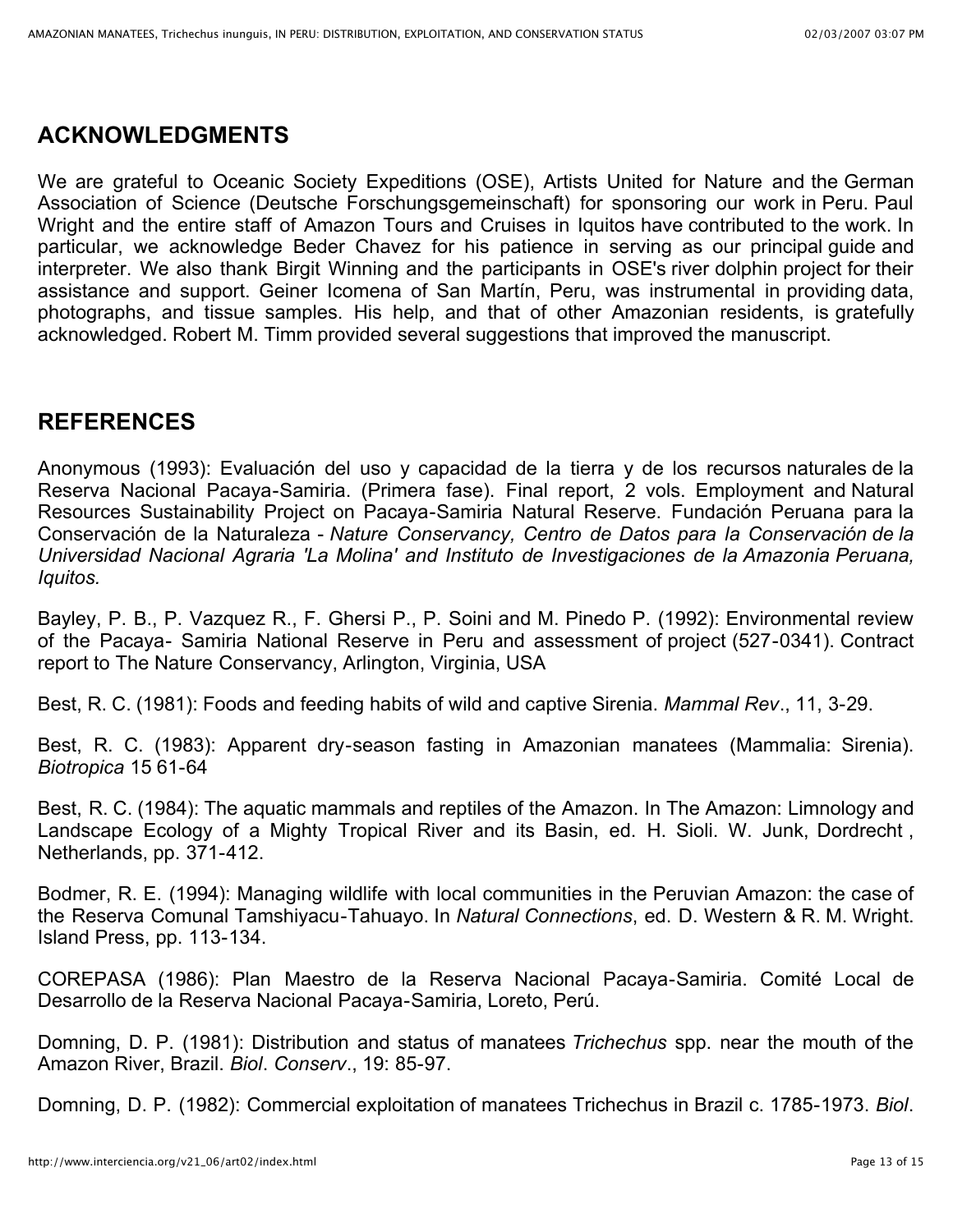*Conserv*., 22: 101- 126.

Dunstone, N. (1993): Peru. In Amazonian Wildlife (Insight Guides), ed. H. Höfer, H.-U. Bernard, G. Eu and others. Houghton Mifflin, APA Publications, Boston, pp. 223-236.

Gallivan, G. J. and R.C. Best (1980): Metabolism and respiration of the Amazonian manatee (*Trichechus inunguis*). *Physiol. Zool*. , 53: 245053.

Grimwood, 1. R. (1968): Endangered mammals in Peru. Oryx, 9: 411-421.

Grimwood, 1. R. (1969): Notes on the distribution and status of some Peruvian mammals 1968. Amer. Comm. Internat. Wild Life Protect., *N.Y. Zool. Soc. Special Publ*., 21: 1-86.

Husar, S. L. (1977): *Trichechus inunguis*. Mamm. Spec., 72: 1-4.

Magor, D., J. Lovisek, B. Robertson and B. Zimmerman (1977): Status and distribution of the Amazonian manatee *Trichechus inunguis*. Abstr. 2nd Bienn. Conf. Biol. Mar. Mamm., San Diego, California, p. 10.

Mármol, A. E. (1995): Consideraciones acerca del status de la vaca marina (*Trichechus inunguis*) en Loreto y la necesidad de algún tipo de manejo para garantizar su supervivencia. In *II Congreso Internacional sobre Manejo de Fauna Silvestre en la Amazonia*, 7-12 Mayo 1995, Iquitos, Perú. Resumenes, pp. 25-26.

Neville, M., N. Castro, A. Mármol, and J. Revilla (1976): Censuring primate populations in the reserved area of the Pacaya and Samiria rivers, Department Loreto, Peru *Primates*, 17: 151-81.

Pacheco, T. (1984): Estimación de tendencias de manatíes (*Trichechus inunguis*) a travJs de observaciones directas y referencias de pescadores. Manuscript, Univ. Nacional Agraria La Molina, Lima, 25 pp. [not seen; cited by Pulido (1991)]

Padoch, C. (1988): People of the floodplain and forest. in *People of the Tropical Rain Forest*, ed. J. S. Denslow and C. Padoch. Univ. of California Press, Berkeley, pp. 127-140.

Pinedo-Vasquez, M. (1988): The river people of Maynas. In *People of the Tropical Rain Forest*, ed. J. S. Denslow and C. Padoch. Univ. of California Press, Berkeley, pp. 141-142.

Pulido, V. (1991): *El Libro Rojo de la Fauna Silvestre de Peru*. Inst. Nac. de Invest. Agraria y Agroindust., WWF-US, US Fish Wildl. Serv., Lima.

Redford, K. H. and S. Sanderson (1992): The brief, barren marriage of biodiversity and sustainability. *Bull. Ecol. Soc. Amer*., 73 (1): 36-39.

Reeves, R. R., D. Tuboku-Metzger, and Kapindi, R. A. (1988): Distribution and exploitation of manatees in Sierra Leone. *Oryx*, 22: 75-84.

Robinson, J. G. (1993): The limits to caring: sustainable living and the loss of biodiversity. *Conserv. Biol*., 7: 20-28.

Rosas, F. C. W. (1991): Peixe-boi da Amazonia *Trichechus inunguis* (Natterer, 1883). In Estado de